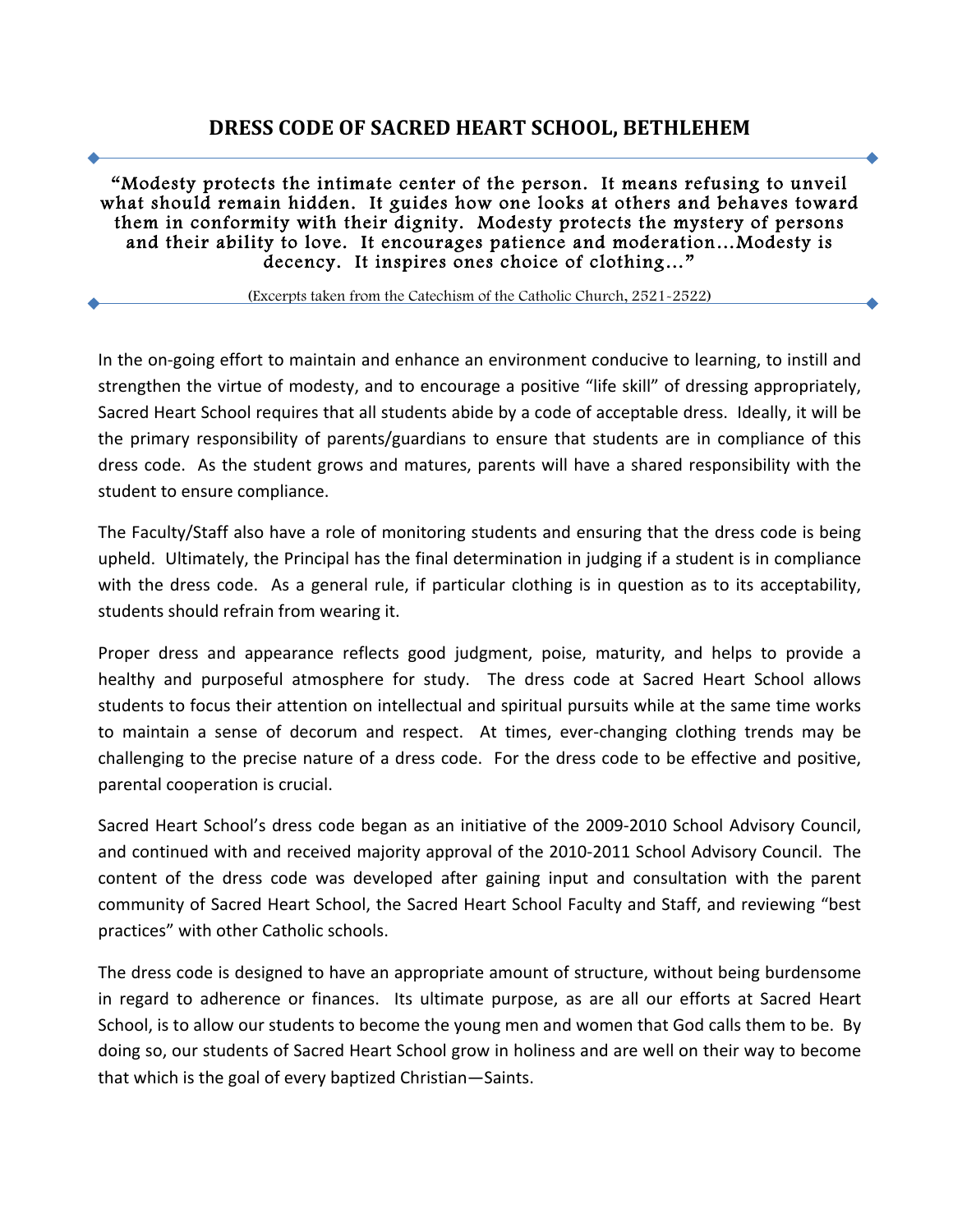# ACCEPTABLE DRESS FOR "REGULAR" SCHOOL DAYS (Monday – Thursday)

## **COLLARED SHIRTS; SHORT OR LONG SLEEVED (properly tucked in)**

- **.** Polo, Oxford or Blouses, in the solid colors of maroon, white, gold/yellow or gray
- **UNACCEPTABLE:** Exterior labels/logos with the exception of Sacred Heart Logo.

### **SWEATERS** (worn over collared shirts described above)

- **Examble 1** Crewneck, V-neck, Vest, or Cardigans in solid colors of maroon, white, gold/yellow or gray
- **UNACCEPTABLE:** Hooded sweaters/sweatshirts/"hoodies"

### **TURTLENECK/RIBBED-NECK SHIRTS/SWEATERS (worn underneath collared tops)**

Solid colors of maroon, white, gold/yellow or gray

# **PANTS/TROUSERS Pants, dress, cargo and corduroy**

- **E** Dress, Cargo or Corduroy in solid colors of black, navy blue and khaki
- **If** Shorts/Capris that meet the above criteria can be worn from May  $1st -$  September 30th Shorts must not be shorter than 2" above the knees
- **UNACCEPTABLE:** Exterior decals, decorations, baggies, tight-fitting, frayed, torn or low rise

# **DRESSES, SKIRTS, SKORTS & JUMPERS**

**EXECOLOREY Solid colors of black, navy blue and khaki** no shorter than 2" above the knee

## **SOCKS/HOSIERY/TIGHTS (must be worn at ALL times)**

- **E** Must be plain/solid navy blue, black, khaki, or white
- **UNACCEPTABLE:** "Leggings" of any kind

# **SHOES** (must be in good condition; and if laced – tied at all times; socks worn at all times)

- With the exception of Mass Days and unless otherwise noted, tennis shoes are permitted
- **UNACCEPTABLE:** No wheels/rollers, open toe, flip-flops, slippers

# **BELTS** (Must be worn if pants/trousers have belt loops)

Solid/plain **black, brown, khaki, or navy blue** 

*(Preschoolers and kindergartners are exempt from wearing belts due to restroom issues)* 

# **WEDNESDAYS & DAYS WHEN THERE IS THE HOLY SACRIFICE OF THE MASS:**

#### Students must wear "regular" (campus wear) school dress and dress shoes!

- **All:** Dress shoes must be worn; No open toe shoes or tennis shoes;
	- **UNACCEPTABLE:** shorts or capris

#### **FRIDAYS & OTHER DESIGNATED CASUAL DRESS DAYS**

- Jeans without holes that are not torn, frayed, or patched
- T-shirts without offensive words or what can be construed as offensive
- " Hoodies without holes, that are not torn, frayed, patched and free of offensive words/imagery or that which could be construed as such.
- **UNACCEPTABLE:** Camouflage pants or tops